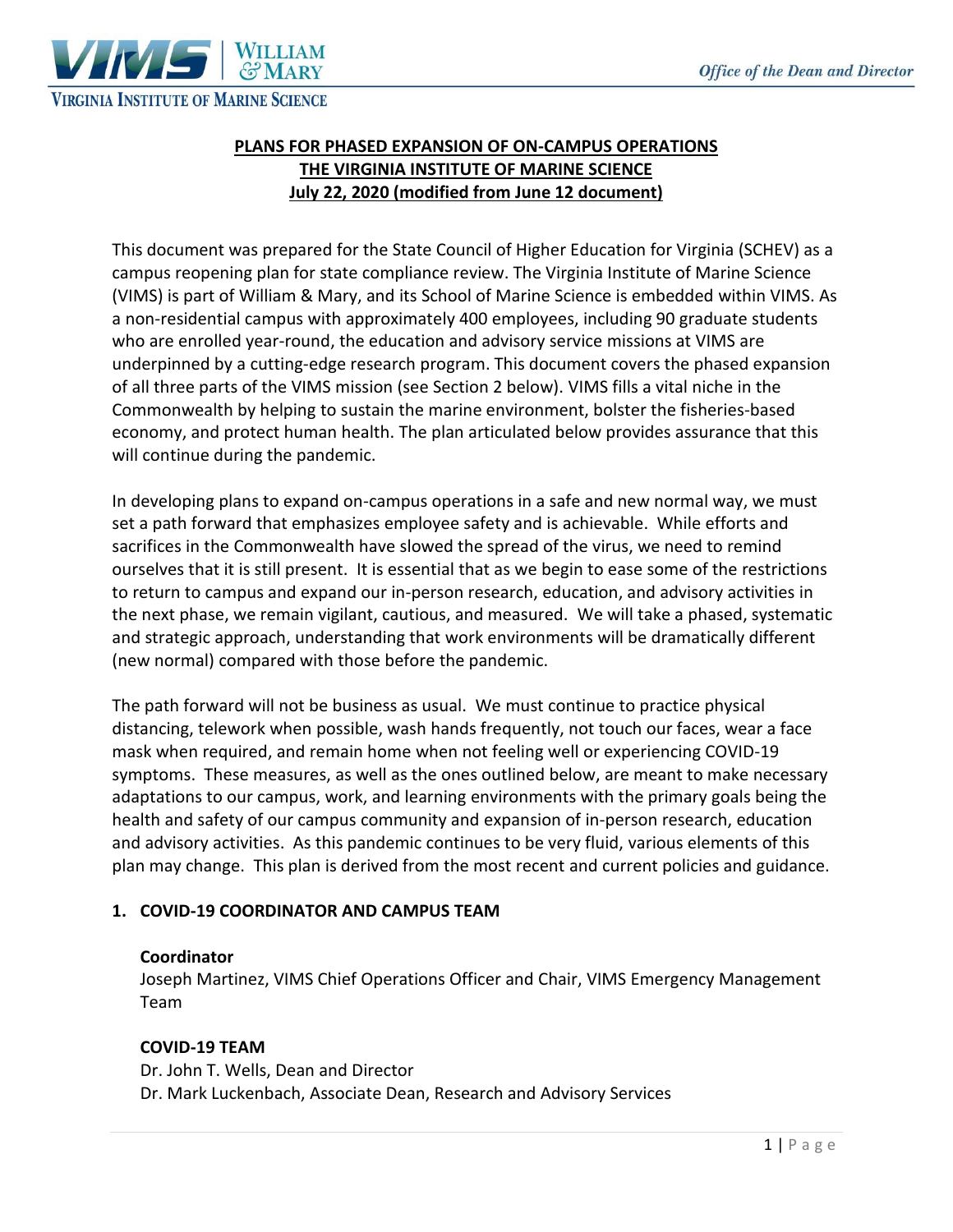Dr. Linda Schaffner, Associate Dean, Academic Studies Mark Brabham, Director of Facilities Management Stewart Lamerdin, Director of Marine Operations David Malmquist, Director of News and Media

#### **2. GOVERNING QUESTIONS**

At a time of considerable uncertainty, it is important to ask what immediate, creative actions should we take to ensure VIMS remains resilient over the next two years. In very pragmatic terms: how do we fulfill our mission and vision to (1) make seminal advances in understanding marine and coastal systems through research and discovery, (2) translate research findings into practical solutions to complex issues of societal importance, and (3) provide new generations of researchers, educators, problem solvers, and managers with a marine-science education of unsurpassed quality, while protecting the health of the entire VIMS community.

## **3. UNIVERSITY/INSTITUTE GOALS**

On March 19, 2020, William & Mary President, Katherine A. Rowe highlighted the university's goals for navigating the pandemic:

- A. Safeguarding the health of students, faculty and staff;
- B. Ensuring students complete their classes;
- C. Maintaining the university's critical research and other operations; and,
- D. Joining in the national effort to slow the spread of COVID-19.

As an integral part of William & Mary, VIMS shares these goals and has communicated them to the VIMS community.

## **4. PRESIDENT'S PRINCIPLES FOR REOPENING CAMPUS**

On May 6, 2020, President Rowe stated these principles for re-opening William & Mary for the new academic year:

- A. Prioritization of the health and safety of the entire campus community;
- B. A focus on creativity and flexibility; and,
- C. Collaboration across the University.

## **5. GATING CONDITIONS FOR PHASED EXPANSION OF OPERATIONS**

- A. For nonresidential campuses, as well as science labs, libraries, and many graduate programs, the gating criteria for business and commercial operations should apply.
- B. As a nonresidential campus, VIMS will require symptomatic students, faculty, and staff to get tested prior to returning to campus; the Virginia Department of Health (VDH) testing recommendations (dated 5/28/20) for colleges and universities include: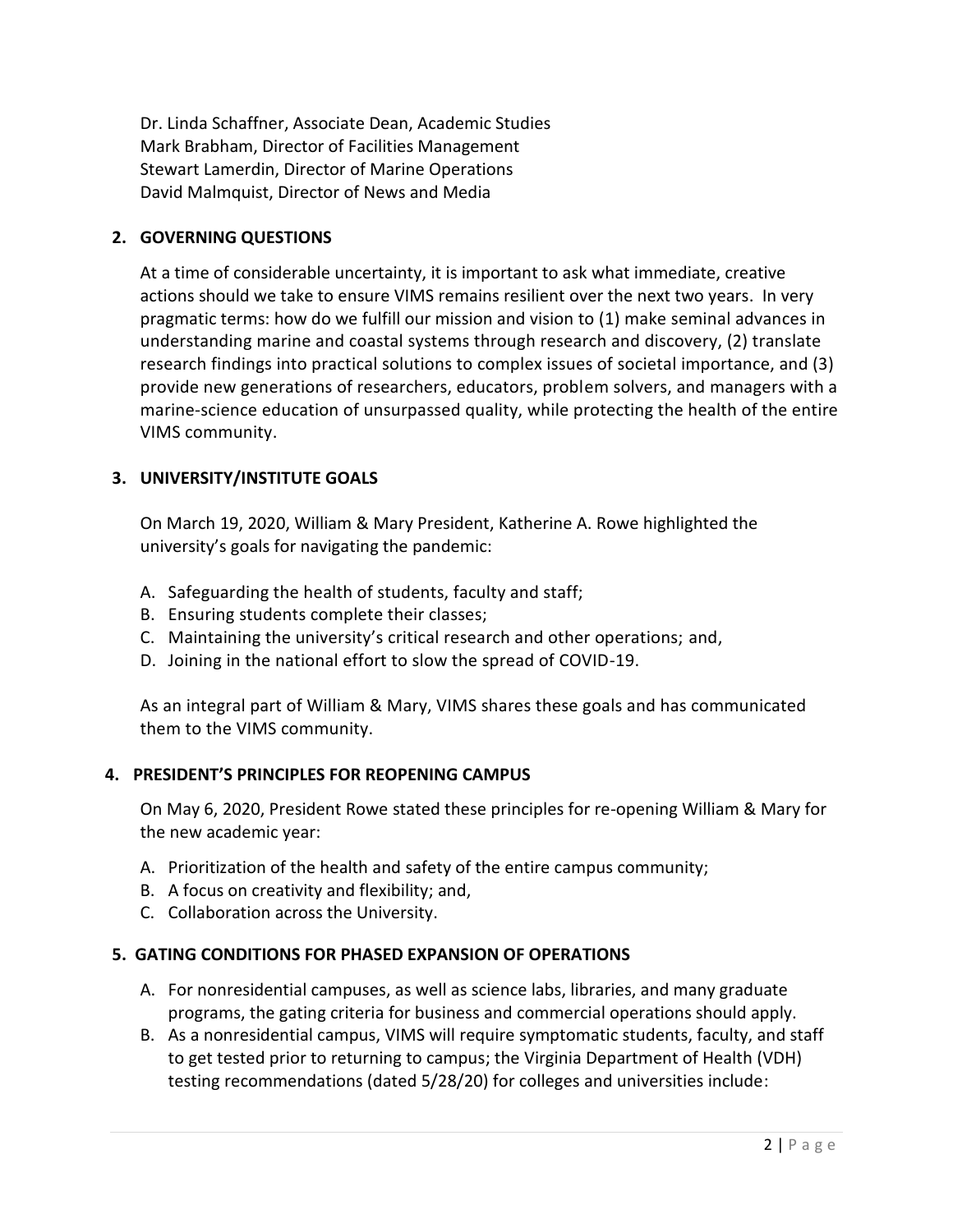- 1. Establishing a testing strategy that assures students, faculty, and staff have access to testing as needed.
- 2. At a minimum, colleges and universities should have the ability to identify individuals reporting illness and provide or identify access to testing for symptomatic students, faculty, or staff.
- 3. Additionally, colleges and universities should have the ability to isolate cases and quarantine close contacts of cases. VDH recommends having a low threshold for identifying anyone who may be exhibiting any signs or symptoms of COVID-19 [\(www.cdc.gov/coronavirus/2019-ncov/symptoms-testing/symptoms.html\)](http://www.cdc.gov/coronavirus/2019-ncov/symptoms-testing/symptoms.html).
- 4. As individuals are identified, colleges and universities should ensure they are separated from others until test results are available or longer if the result is positive and to identify and place their close contacts in quarantine.
- C. VIMS will continue to implement plans that meet or exceed all state and university guidelines related to reducing risks associated with the spread of COVID-19.
- D. VIMS will ensure that students and employees have access to required PPE.
- E. Specific work plans have been developed for all activities related to operations, research and teaching to ensure that activities fulfill the plan requirements.

# **6. GOVERNOR'S DIRECTION, EXECUTIVE ORDER 67 – PHASE THREE**

On July 1, 2020 the Commonwealth of Virginia moved forward into Phase Three under E.O. 67. Institutions of higher education are encouraged to continue remote learning where practical. However, such institutions may offer in-person classes and instruction, including labs and related practical training, provided they comply with all applicable requirements under the "Guidelines for All Business Sectors." No institutions of higher education shall hold or host gatherings of more than 250 individuals. Specifically, E.O. 67 further indicates:

- A. A "Safer at Home" theme.
- B. Vulnerable individuals (employees) are strongly encouraged to stay home
- C. Social Gathering no more than 250 people.

*Note: The presence of more than 250 individuals performing functions of their employment is not a "gathering". This applies to business meetings as long as the space where being conducted is large enough to comply with physical distancing requirements.*

- D. Continue physical distancing of 6 feet or more.
- E. Strongly encouraged to continue teleworking.
- F. Individuals are required to wear face masks in indoor public settings.

## **7. CURRENT RESTRICTIONS**

A. University sponsored travel is currently prohibited by William & Mary through the end of 2020. <https://www.wm.edu/sites/pathforward/facstaff/index.php> Travel restrictions do not apply to in-state advisory service and grant-supported research. Note: special permission granted to VIMS by Secretary of Education for limited out-of-state and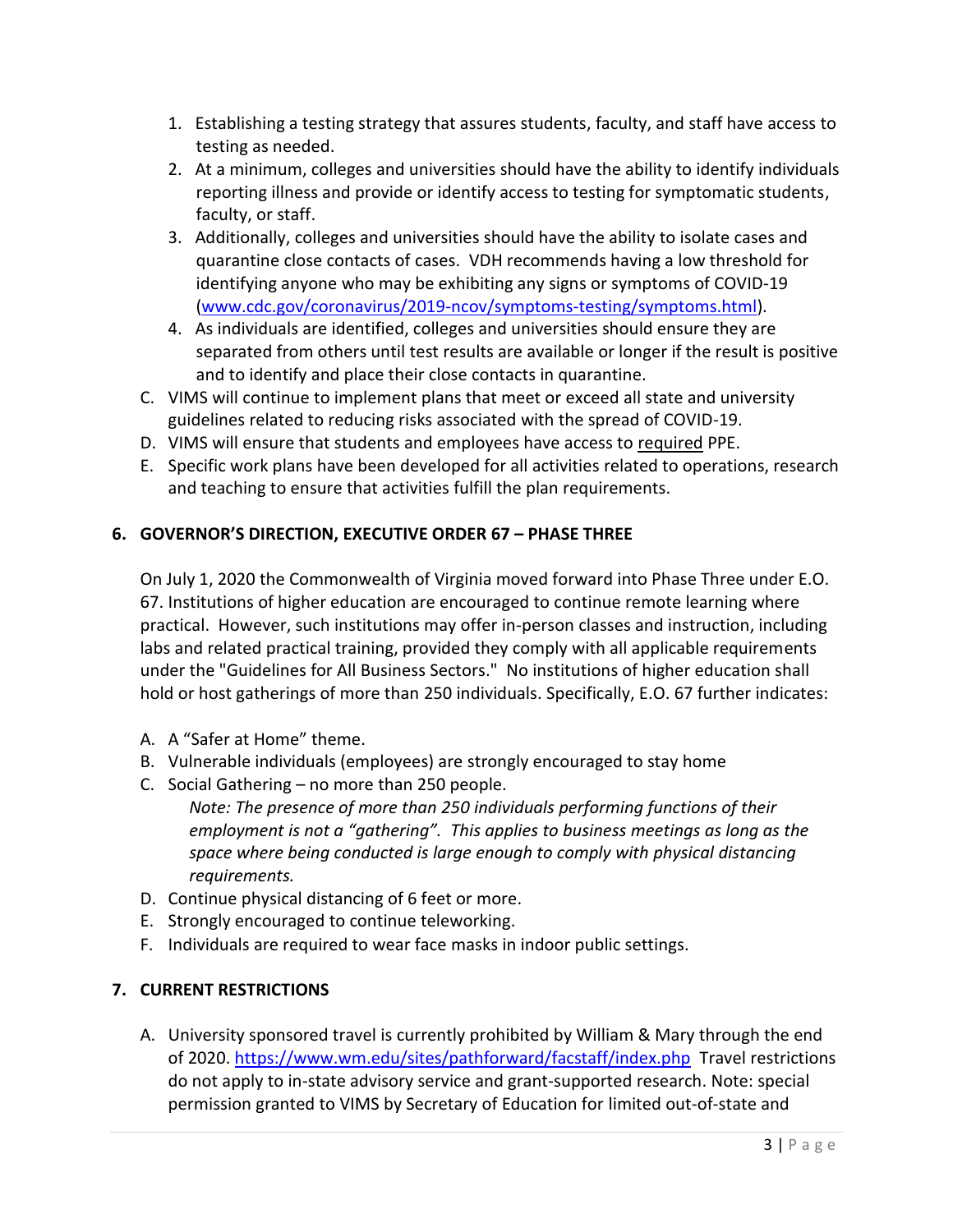overnight travel supporting research and advisory services. This travel will be reviewed and approved by the Associate Dean of Research and Advisory Service on a case-by-case basis.

# **8. BUSINESS OPERATIONS GOING FORWARD (UNTIL FURTHER NOTICE)**

- A. The VIMS campus buildings will remain locked at this time.
- B. All relevant University human resources and compliance policies will be strictly followed, including those modified by Federal and State requirements.
- C. All employees are required to self-monitor themselves for COVID-19 symptoms. The Virginia Department of Health has created a website to help with this: <https://www.vdh.virginia.gov/coronavirus/covidcheck/>
- D. Face-to-Face meetings should only occur sparingly. During in-person meetings and students attending classes, individuals must comply with physical distancing and wear face masks, except while they are eating. The community has been instructed to continue to utilize Zoom or other virtual modes to conduct business meetings even when individuals are on campus. (See additional details under use of classrooms and meeting rooms.)
- E. All employees are required to wear masks when walking through campus buildings and public spaces, during in-person meetings, students while attending classes, and whenever the 6-foot physical distancing requirement cannot be met. Travel between buildings should be kept to a minimum.
- F. Volunteers, who have been approved, will be permitted to work on campus and will be required to follow employee guidelines.
- G. Undergraduate student program specifics on the Williamsburg campus will follow the W&M Undergraduate program guidelines.
- H. Gathering locations such as Sowers House, Abrahamson House, and Clayton House shall remain closed. However, Abrahamson House, which serves as a visiting scientist facility, will be open for small groups of visiting scientists on a case-by-case basis provided restrictions for its use can be met. The Galley and Davis Hall Kitchenettes (no food services provided) will be restricted to a minimum occupancy. Tables and seating will be arranged to provide 6-foot physical distancing.
- I. The VIMS Library will remain closed and will be re-evaluated for use prior to the Fall semester. Pick up and return of materials is available one day per week.
- J. Campus "Closed to the Public" remains in effect except for scheduled meetings as noted below.
- K. Visitors to campus will be allowed by appointment only. Visitors should come to campus for the purposes of conducting business meetings that cannot be done virtually. Visitors will be required to wear face masks when travelling through public spaces, during in-person meetings, and where physical distancing cannot be met.
- L. Contractors and Vendors will be allowed by appointment only to make repairs or to perform service on critical equipment to provide additional information as to their safety plans for operating during the pandemic.  Following are requirements of the vendor to provide/perform on campus: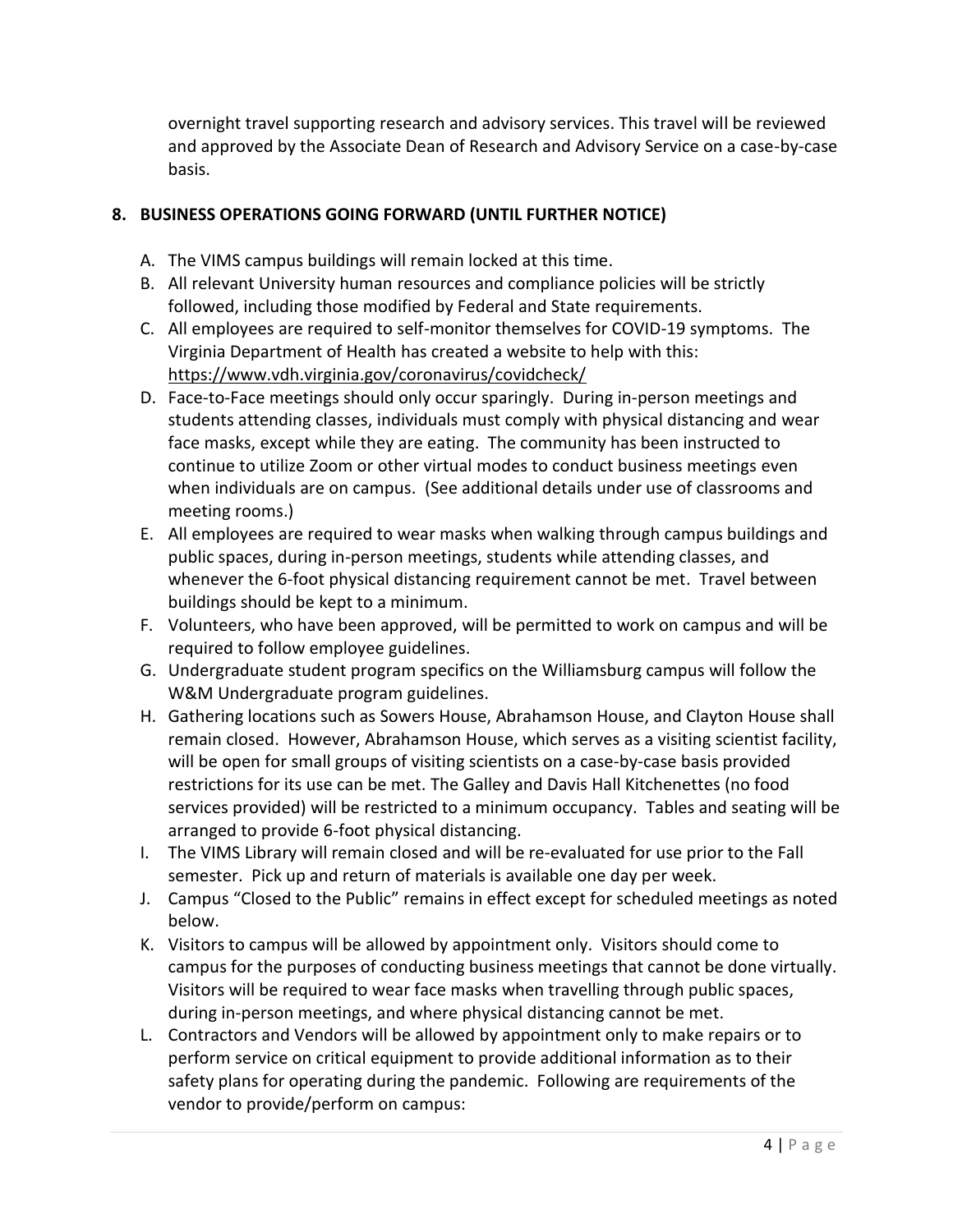- 1. The vendor shall provide to us their protocols for working within a COVID-19 pandemic prior to scheduling their visit.
- 2. Any vendor staff not feeling well or experiencing symptoms should not come to campus.
- 3. Confirm the day(s) and time(s) they will be on campus.
- 4. We require that the technician's tools be disinfected prior to entering the building.
- 5. We require that they disinfect the piece of equipment prior to repair/service and at the conclusion of their work.
- 6. We require that they disinfect all surfaces that they come in contact with.
- 7. We require that anyone in the lab or service areas maintain the required physical distancing of 6 feet or more at all times.
- 8. We require that the technician will wear a mask while in the building(s).
- 9. We require that the vendor maintain a direct route from entering the building to the area to perform the service and departing the building. Any contact with surfaces along the way should be disinfected (i.e. stair handrails, elevator buttons, etc.).
- 10. Once the repair/service is complete, best practice is that the equipment is not used for 72 hours.
- M. VIMS Sponsored travel
	- 1. Comply with State and University Policies.
	- 2. Travel only for business operations and research and advisory activities. No travel to seminars, workshops, conferences, etc. will be allowed until further notice.
- N. Food Trucks on campus Not applicable at this time. Caterers are considered vendors and will be required to follow the guidelines above.
- O. VIMS will discontinue routine cleaning of offices and labs. Individual offices are to be self-cleaned (i.e. hard surfaces, computer keyboards, etc.). Trash pickup continues in corridors.
- P. In the event of a positive case on the VIMS campus, VIMS will follow an established Operational Protocol to minimize spread of the virus. In the event the COVID-19 Coordinator becomes aware of two or more potential cases of infection on the VIMS campus, he will consult with the local health department for guidance in determining measures to mitigate or stop the spread.

## **9. RESEARCH ACTIVITIES**

The guidelines defining critical research activities in response to the Gov. Northam's Executive Order 55 that were articulated in the April 5, 2020 memo from Associate Dean Mark Luckenbach to VIMS PIs, technical staff and, graduate students remained in effect until that EO expired on June 11, 2020. With the expiration of that order and the announcement of Phase Two, and most recently Phase Three by the Governor, we began to think more broadly, realizing that our entire research enterprise is essential to all aspects of our mission. Our challenge lies in developing laboratory- and project-specific actions to conduct research in a manner that complies with guidelines and protocols articulated in this document. For some research programs and projects this will require creative solutions and perhaps significant alterations in the research plans.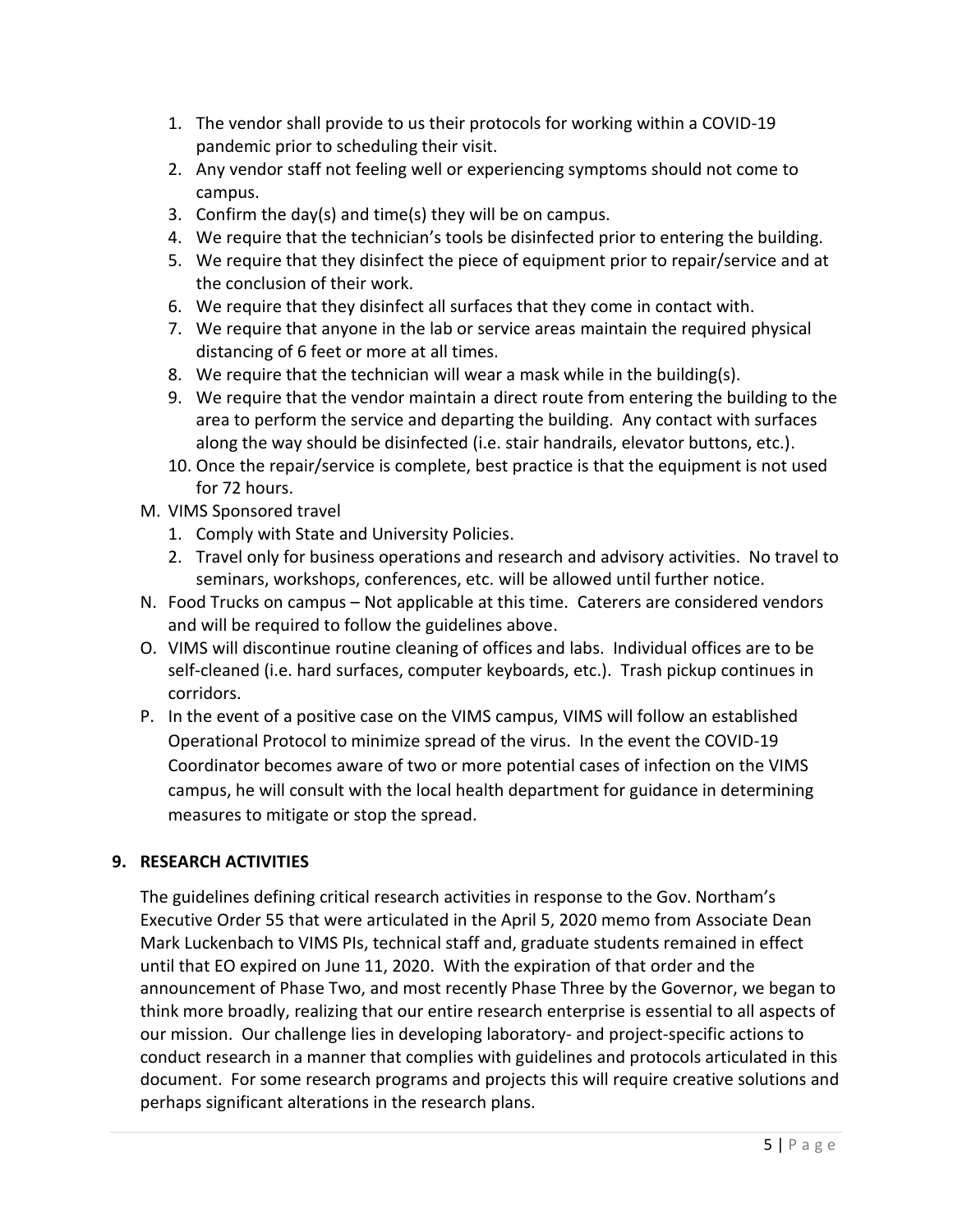Each laboratory group and VIMS Centers with research components is developing a written set of procedures that clearly spells how it will meet or exceed the guidelines listed below. The plans include activities by all individuals, including the students, utilizing a lab. The conduct of field work is also covered in these plans with a time horizon looking out to the end of the calendar year. These plans must be submitted to the Associate Dean of Research and Advisory Services, and be easily accessible to all members of the lab group.

- **A. Minimize the time that more than one or two people are in a room at a time***.* Reducing density and maintaining distances between people is a fundamental component of reducing the spread of the virus. In many cases we will alter work schedules to reduce the numbers of people in a laboratory and shared office space at a time (e.g., use of shared group calendar to manage lab use), organize labs in a manner that accommodates greater distancing, and re-think how we accomplish particular tasks. Bearing in mind that several people, all spaced 6 feet apart, working in a laboratory or other closed space that is not well ventilated carries some risk of spreading the virus, we will use protocols that minimize the time that more than one or two people are in such a space at a time.
- **B. Masks must be worn at all times that a minimum of 6-feet of distancing cannot be maintained.**
- **C. Employees and students working in laboratories will be responsible for thoroughly cleaning and disinfecting their workspaces before, during and after use**. Supervisors have the responsibility to ensure that these cleaning responsibilities are clearly assigned to individuals and that they are fully implemented.
- **D. Until further notice there will be no more than two people at a time authorized in a VIMS truck, each required to wear a mask.** Travel to research sites in personal cars must also adhere to this density requirement. Thorough cleaning and disinfecting of all touched surfaces in VIMS vehicles, before and after use, is the responsibility of the users. Refueling of vehicles will remain the responsibility of the users.
- **E. Though working at outdoor field sites generally poses less risk of spreading the virus, distancing guidelines should still be followed, and masks worn anytime this distance cannot be maintained.** Careful consideration must be given to other risks of the field work that might be exacerbated by reduced crew sizes and distancing. Supervisors should conduct thoughtful risk assessment and reduction planning for all field research activities.
- **F. Scientific diving operations for specific projects must adhere to the Dive Program COVID-19 Procedures and Guidance** developed by the VIMS Dive Control Board. Modifications to training and certification programs in response to COVOD-19 are detailed in the procedures document (see references).
- **G. Research activities involving VIMS' small vessel fleet will require adherence to distancing requirements to the greatest extent possible and the wearing of masks and other appropriate PPE at all times that this is not possible.** For Gloucester Point-based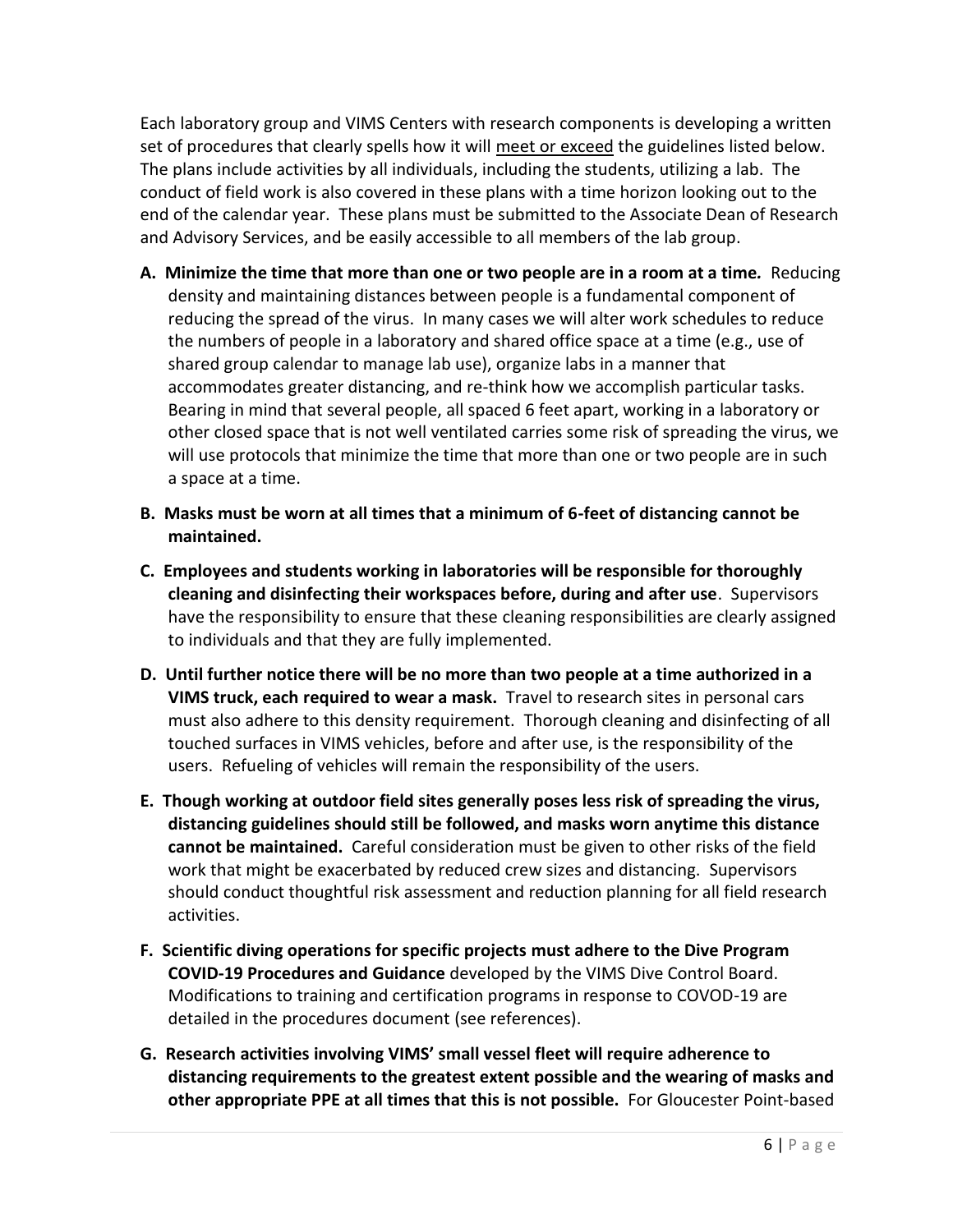small vessels, the general expectation is that the research team, not Marine Operations staff, will be responsible for operating the vessel and thoroughly cleaning and disinfecting all high-touch surfaces before and after use. If a research team needs a vessel operator, they should contact the Director of Marine Operations to request an exemption on a case-by- case basis. For Eastern Shore Lab-based vessels, users should contact Sean Fate to discuss their needs and operational plans.

- **H. Research aboard VIMS' large vessels (***R/V Virginia, R/V Bay Eagle* **and** *R/V Tidewater***) must follow the guidelines developed by Marine Operations staff.** Project specific details for implementing these protocols must be established through discussions between scientific staff and vessel staff prior to sailing (see references).
- **I. Research conducted aboard third-party vessels** will generally require approval by the Associate Dean of Research and Advisory Services in consultation with the Chief Operations Officer and the Director of Marine Operations on a case by case basis.

For all operations aboard vessels, the most important risk reduction steps are those that we can take before boarding, namely self-monitoring for temperature and other symptoms by all personnel.

# **10. TEACHING ACTIVITIES**

The priorities for the VIMS academic plan moving ahead are:

- A. Provide safe learning and teaching environments, consistent with public health and safety guidelines, and best practices that emerge moving forward;
- B. Offer the highest quality experiences possible for students and faculty;
- C. Increase resilience of the academic program in face of continuing uncertainty; and,
- D. Implement a plan that is consistent with a "whole institution (VIMS)" level plan. The academic program plan must take into consideration the importance of continuity of research for VIMS, which is a critical component of the education and training of graduate students (and a small number of undergraduates) on the VIMS campus.

To maximize the safety of the teaching and learning environment, the largest courses (weekly department seminar courses that are attended by students, faculty and staff) will be remote and large classroom spaces have been prioritized for required courses for incoming students and moderate enrollment courses that are best suited to face-to-face delivery mode. Although the classrooms available for in-person teaching allow for greater than required physical distancing, VIMS faculty and students will be required to wear face masks in classrooms due to the extended nature of contact in classrooms. Adjusting delivery modes has allowed VIMS to avoid scheduling classes in buildings that are heavily utilized for research and to allow for less crowded traffic around and within buildings. All of this is supported by an increased cleaning regime focused on individual responsibility for personal space and more extensive and frequent cleaning of public spaces.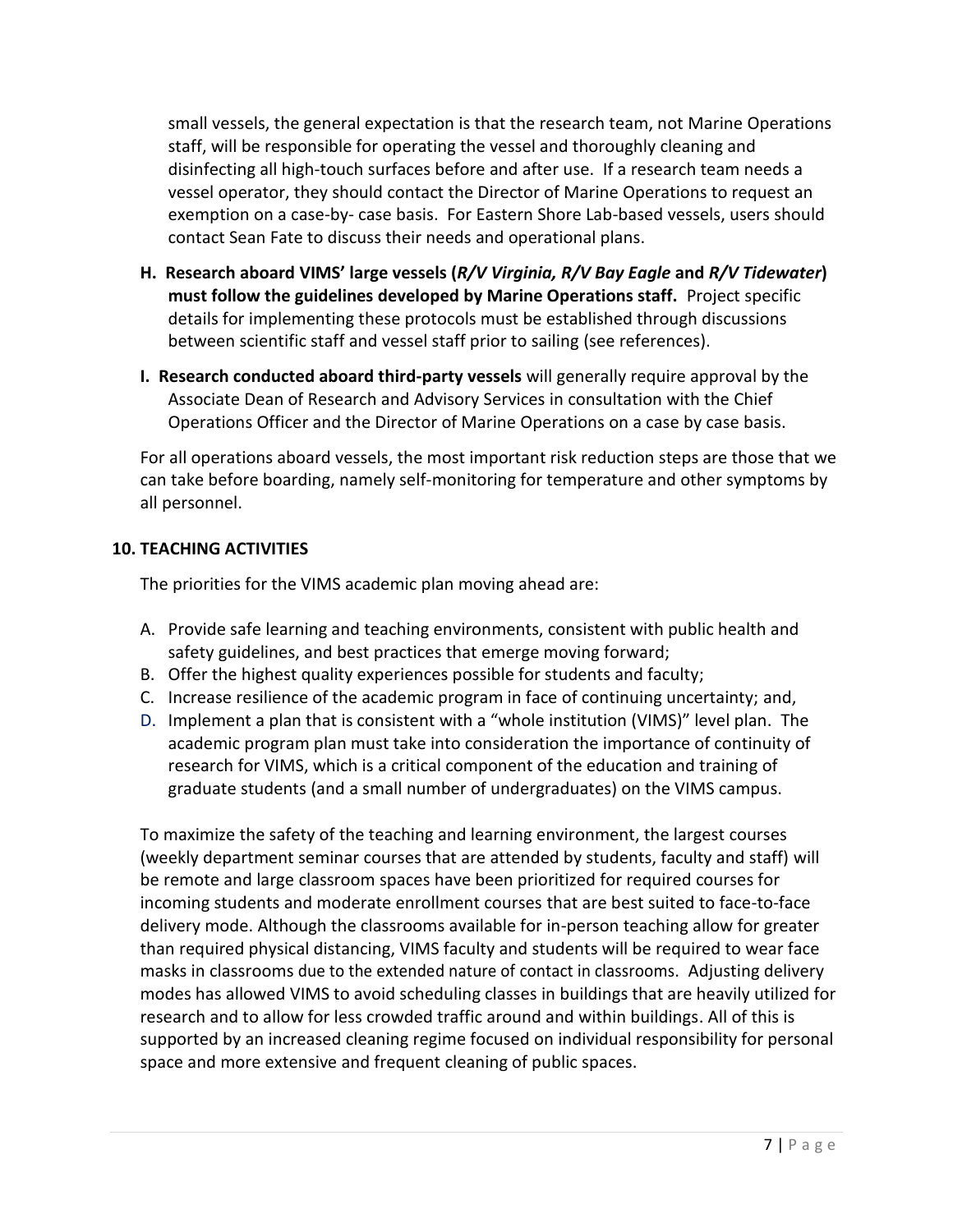VIMS is also supporting a safe classroom environment by moving to a compressed academic calendar. By starting a week early and forgoing fall break, the School of Marine Science at VIMS will complete the Fall 2020 semester before Thanksgiving, allowing for an extended break between semesters. This extended time will be critical if there is a resurgence of the COVID-19 virus in late fall.

Twenty graduate courses including three seminar courses are scheduled to be taught in Fall 2020; of these, eight are face-to-face, ten are remote, and two are a 50-50 mix of remote and face-to-face. This mix of course types offers enrollment options for students who are unable to attend class on campus due to health-associated risks. Those who are required to quarantine for COVID-19 will be able to participate in required in-person courses from a remote location or to watch recorded class sessions. All VIMS faculty who will be teaching face-toface are preparing for remote/online delivery in the event it will be necessary to quickly pivot. Before the beginning of the fall semester, faculty will be required to submit course continuity plans based on guidelines similar to those used during the spring semester.

# **11. USE OF CLASSROOMS OR MEETING ROOMS**

- A. Whenever possible, eliminate the need for face-to-face meetings and ensure that nongraduate program education or training classes can pivot to remote options, such as Zoom.
- B. The VIMS Emergency Management Team (EMT) has set maximum occupancy for each class and meeting room based on room size and physical distancing requirements. Recognizing that the more time people spend in a room, the greater the chance of spreading the virus, a further reduction in room occupancy rates is desirable.
- C. Facilities will provide disinfectant wipes or other means for individuals to clean desks, tables and seats before and after use.

## **12. FACILITIES CONSIDERATIONS**

The following plans are underway for those on campus who are responsible for maintaining facilities or ordering materials and supplies:

- A. Place plexiglass or other barriers in workspaces where people must face each other or are unable to be 6 feet apart. Such areas include the cashier window, Watermen's Hall front desk, Gift shop around cash register, and Academic Studies workstation.
- B. Place appropriate signage at entrances and around buildings (i.e. COVID-19 symptoms, physical distancing reminder, wait here, occupancy, indicating how to proceed).
- C. Remove (or tape off) chairs and desks to ensure proper physical distancing in conference, classroom and waiting rooms. Identify (by posting signage, normally 50% reduced) allowable occupancy in order to control workflow and/or establish maximum attendance.
- D. Make face masks available throughout campus.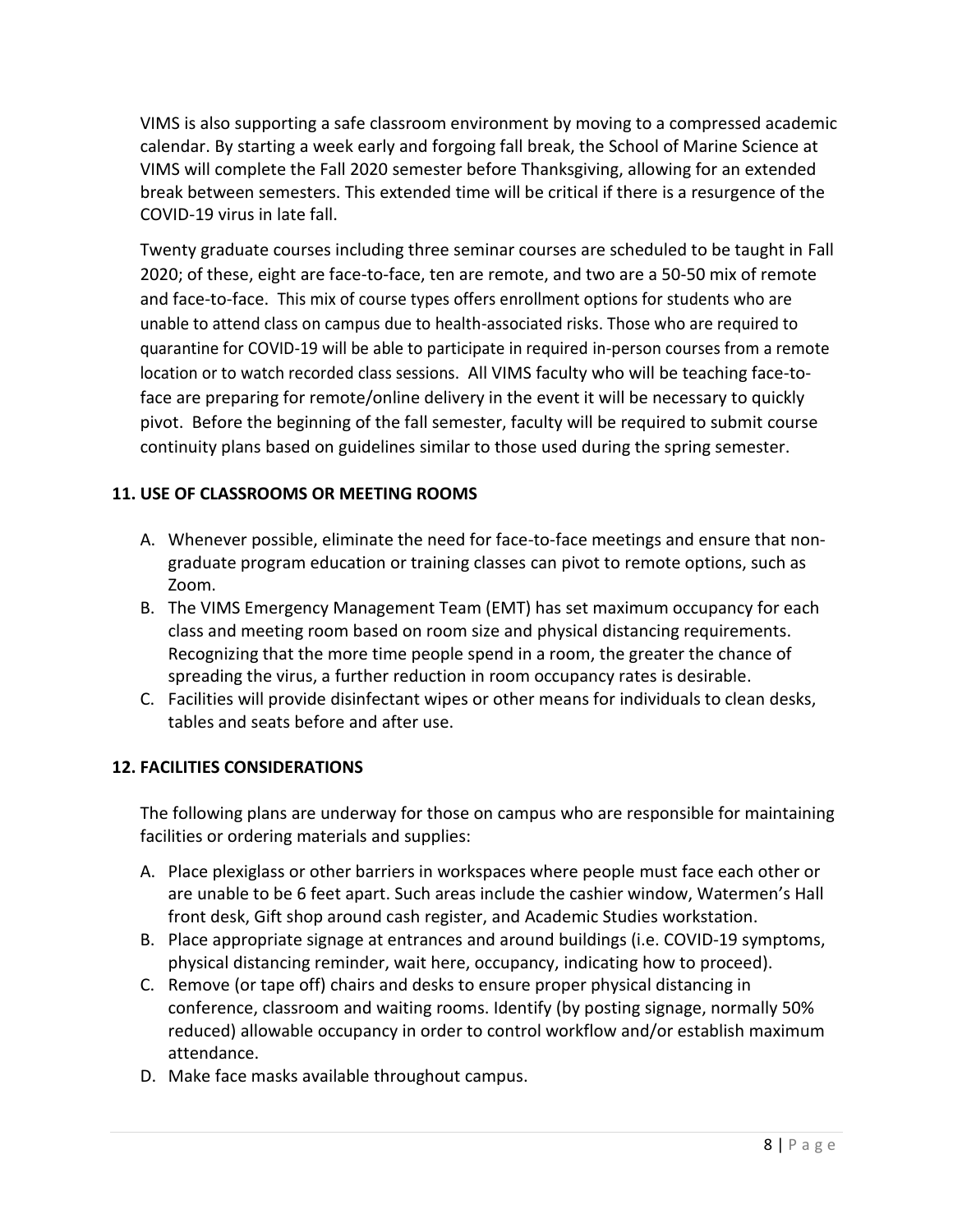- E. Post maximum occupancy in common break areas and configure to accommodate appropriate physical distancing.
- F. Provide sanitizing supplies for individuals to clean their areas before and after use.
- G. Provide hand sanitizer at all building entrances, classrooms, and high traffic areas.
- H. Identify frequently touched areas (doors, cabinets, etc.) and investigate options to implement no/reduced touch options, such as installing door stops (where possible), or sensor triggered doors and faucets/flushometers.
- I. Monitor and secure inventories of PPE, hand sanitizers, wipes, cleaning products, and hand soap. NOTE: Facilities is responsible for products above that are specifically related to COVID-19 and not normal/customary PPE for lab research.
- J. Increase the frequency and attention to the cleaning and disinfection of high traffic public areas and hard surfaces such as door hardware, handrails, switches, classroom seating, watercoolers, etc. in accordance with CDC recommendations.
- K. HVAC System Preventions
	- a. Increase outside air (where possible) and not to impact humidity control.
	- b. Keep HVAC systems operating in most efficient manner
	- c. Increase Filter Changes (Frequency TBD)
	- d. Increase Preventative Maintenance activities (Scope being defined)

## **13. VIMS OPERATIONAL PROTOCOL FOR POTENTIAL COVID-19 CONTAMINATION**

#### Here is how the process/protocol will work:

- A. We have established a new email address: [EMT@vims.edu.](mailto:EMT@vims.edu) This email is available for anyone in our campus community to notify the VIMS EMT of a suspected, presumed, or positive case of COVID-19. For the purposes of privacy, this email will be restricted to the following members of the Emergency Management Team (Dean and Director John T. Wells, Associate Dean Mark Luckenbach, Associate Dean Linda Schaffner, and Chief Operations Officer and EMT Chair Joe Martinez).
- B. Once the email is received and reviewed, the relevant information will be forwarded to the VIMS Office of Safety and Environmental Programs, to contact directly the individual in question to obtain additional information via a questionnaire that has been developed. The responses to the questionnaire will aid in the creation of a response plan. The questionnaire includes:
	- 1. When were you last on campus?
	- 2. What buildings, offices, laboratories or other areas (including restrooms) did you frequent?
	- 3. Is your office/work area currently secured?
	- 4. What activities were performed while on campus (lab work?, microscopy?, data analysis?, field work?, etc.)?
	- 5. Please list any and all VIMS personnel that you've been in close contact with over the past 14 days.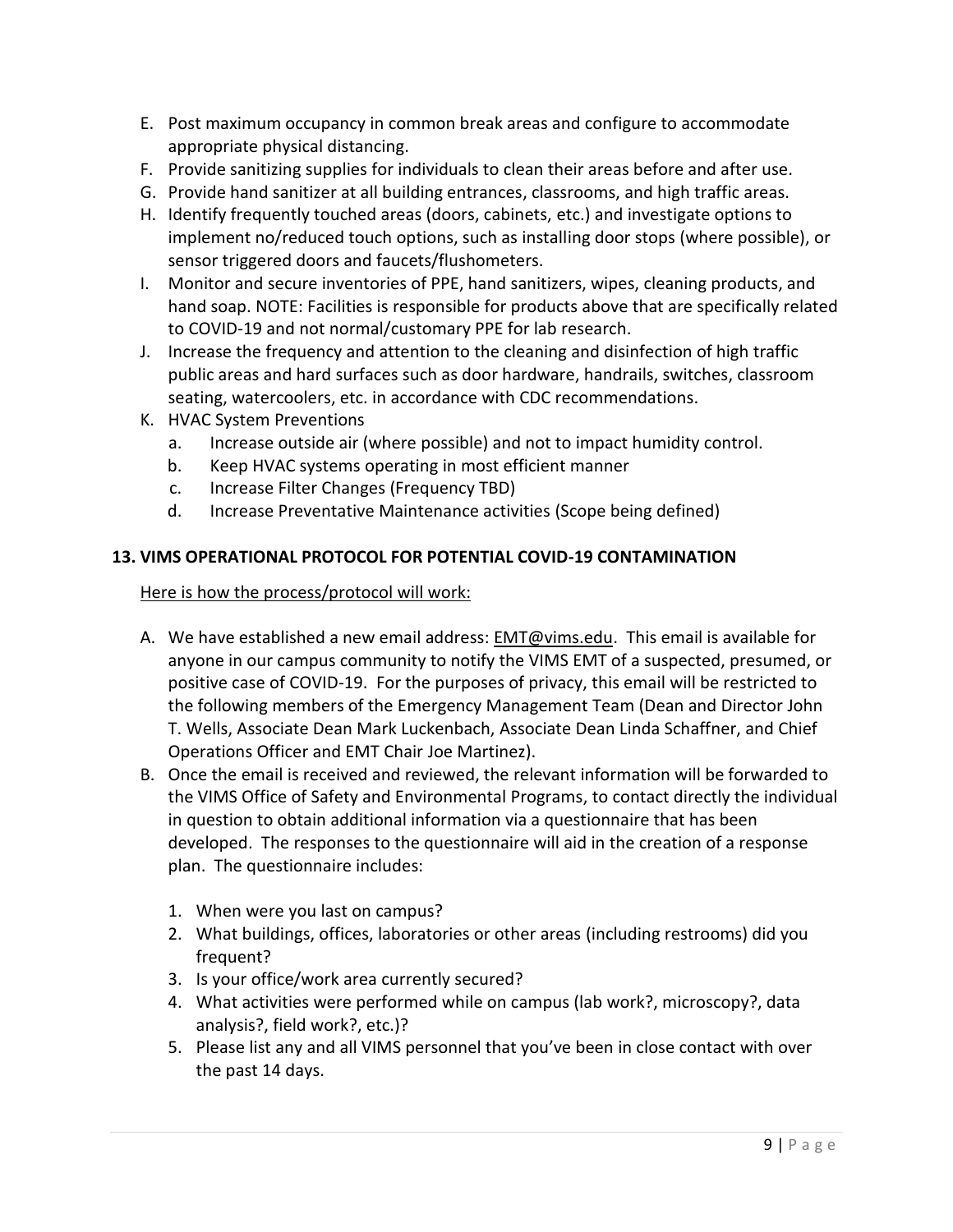C. With the developed response plan, notifications to individuals and affected building areas will be communicated by the VIMS Office of Safety and Environmental Programs.

Here are some general ground rules:

- 1. If a VIMS faculty member, staff member, or student has been tested, either voluntarily or as directed by a health care provider, they are to remain off campus until the test result is provided, and to notify the VIMS EMT.
- 2. If a VIMS faculty member, staff member, or student was to test positive for the COVID-19 virus, that individual will require a release from a medical provider before returning to work and campus.
- 3. If a VIMS faculty member, staff member, or student is caring for someone who has tested positive or showing signs of COVID-19 they should remain off campus due to possible exposure.
- 4. Impacted areas will be closed and access restricted immediately for a minimum of 72 hours before the Advanced Cleaning Team will commence with decontamination activities. Based on the response plan, impacted areas may include offices, labs, building floors or the entire building.